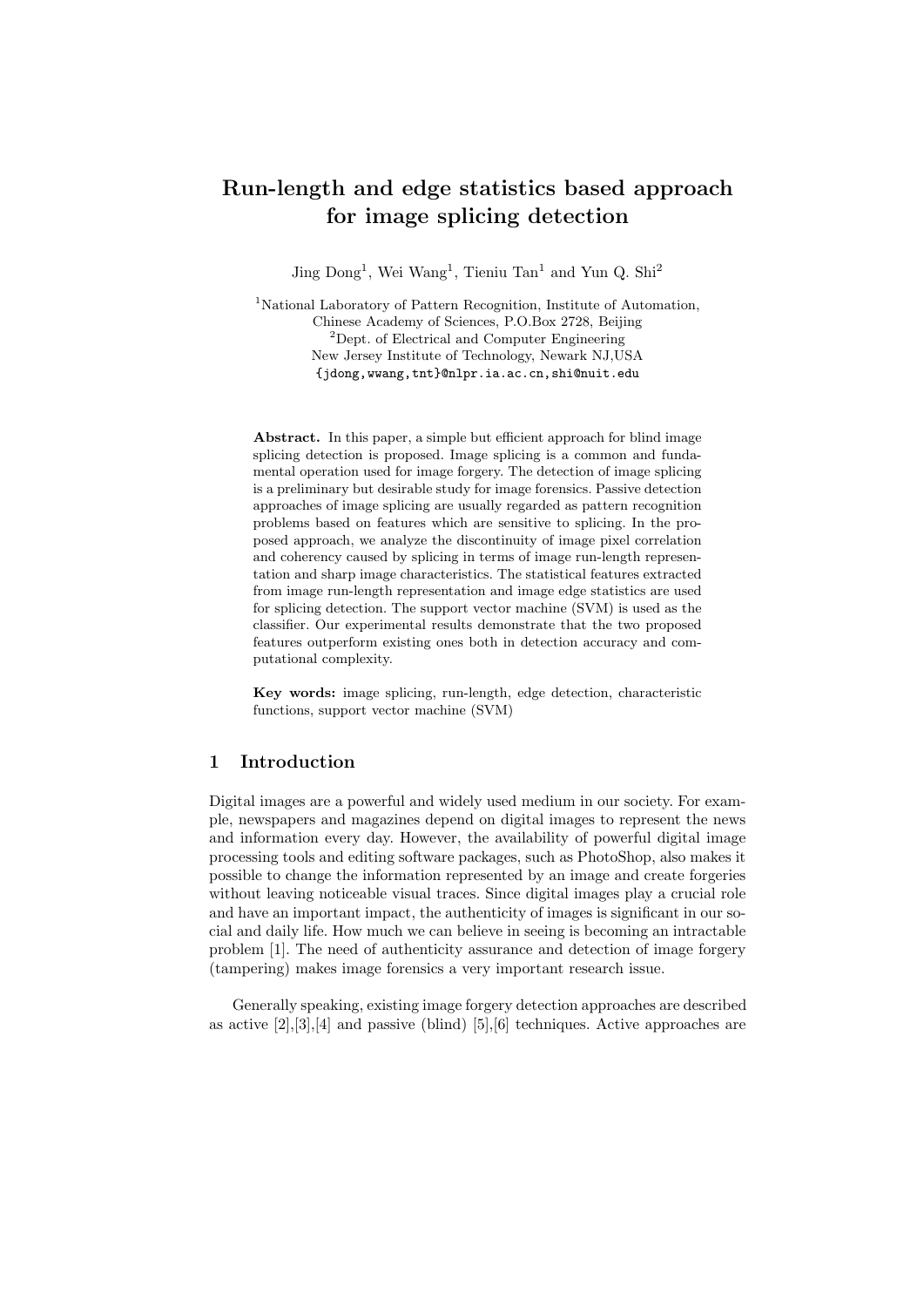usually related to digital signature and watermarking. In these approaches, certain data (such as signature or proprietary information) for multimedia digital rights protection and content tempering authentication are embedded into images. If the content of image has been changed, the embedded information will also be changed consequently. However, either signature-based or watermarkbased methods require pre-processing (e.g. watermark embedding) to generate the labeled images for distribution. Unless all digital images are required to be embedded with watermarks before presented in the Internet, it will be unlikely to detect image alteration using active approaches. In contrast to active approaches, passive approaches look into the problem of image tampering from a different angle. These approaches analyze images without requiring prior information (such as embedded watermarks or signatures) and make blind decision about whether these images are tampered or not. Passive techniques are usually based on supervised learning by extracting certain features to distinguish the original images from tampered ones. The practicality and wider applicability of passive approaches make them a hot research topic.

Image splicing [7] is a common operation for generating a digital image forgery, defined as a simple cut-and-paste of image regions from one image onto the same or another image without performing post-processing such as matting and blending in image compositing. The vide availability of image processing software makes the creation of a tampered image using splicing operation particularly easy. The artificial region introduced by image splicing may be almost imperceptible by human eyes. The detection of image splicing is a preliminary but desirable study for image forensics. In this paper we focus on this issue. We present two kinds of simple but efficient statistical features for splicing detection in terms of image run-length representation and sharp image characteristics. The analysis of the performance of the proposed features are made in our experiments. Also, we analyze the comparison of the proposed features and related features proposed in the literature as well as their combinations to evaluate their performance on splicing detection in the terms of both detection accuracy and computational complexity.

The remainder of this paper is organized as follows. Section 2 contains an introduction of related work on splicing detection. Section 3 introduces our proposed two kinds of statistical features for splicing detection. In Section 4, we carry out a number of experiments and analyze on the performance of the proposed features both in detection accuracy and computational complexity. Discussions and conclusions are presented in Section 5.

# 2 Related Work

 $Ng$  et al. [8], [9] detect the presence of the abrupt discontinuities in an image or the absence of the optical low-pass property as a clue for identifying spliced images. For detecting the abrupt splicing discontinuity, a higher order moment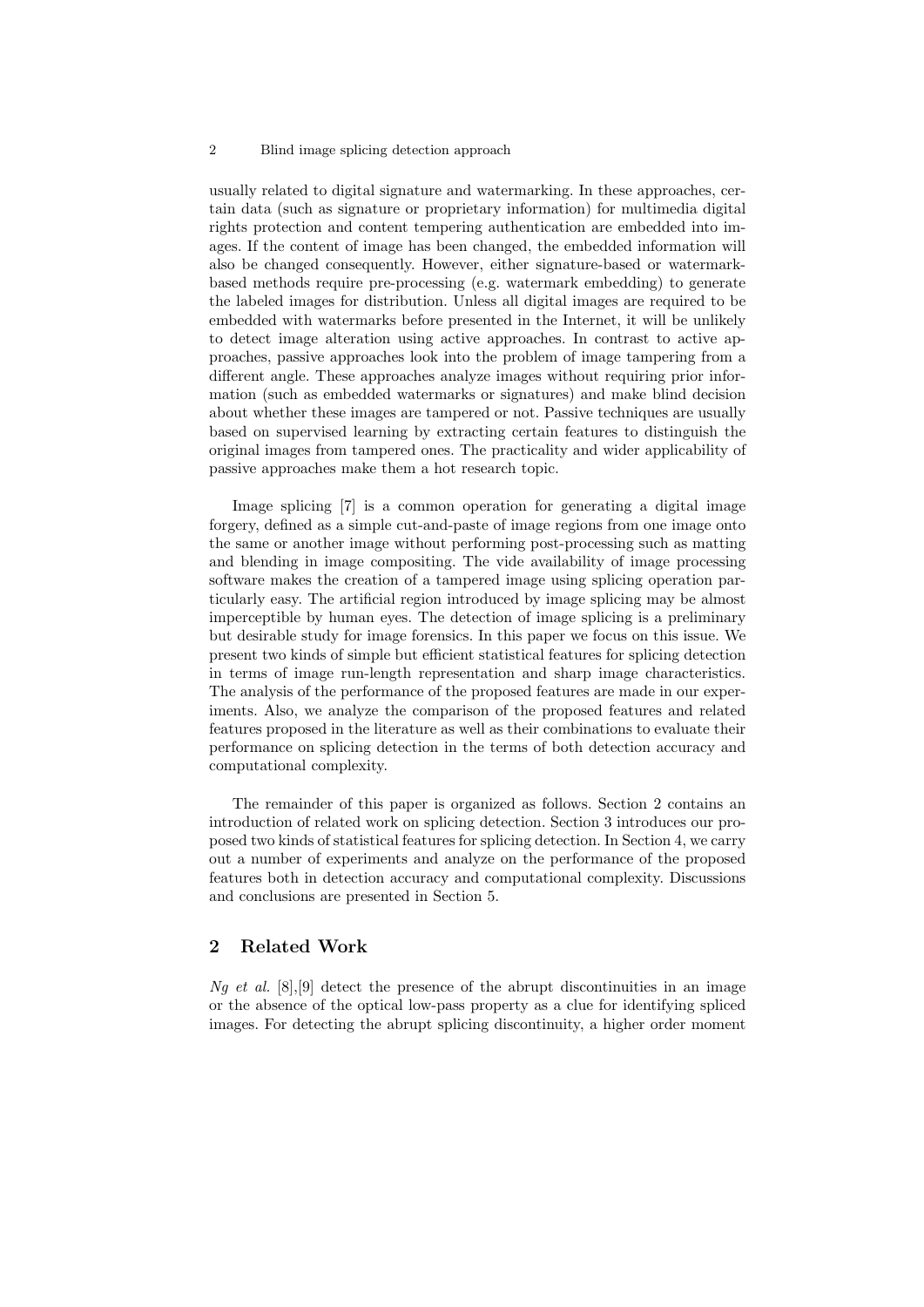spectrum, bicoherence, is used as features. An important property of bicoherence is its sensitivity to a phenomena called quadratic phase coupling (QPC), while the splicing discontinuity leads to a variant of quadratic phase coupling which induces a  $\pm \frac{1}{2}\pi$  phase. However, the detection accuracy evaluated on the Columbia Image Splicing Detection Evaluation Dataset [10] by using only bicoherence features is reported as 62%. To improve the detection performance, they designed a functional texture decomposition method to decompose an image into a gross-structure component and a fine-texture component. With the aid of the decomposition, the detection rate improves from 62% to 71%.

In [11], *Johnson and Farid* developed a technique of image splicing detection by detecting the inconsistency in lighting in an image. It is often difficult to match the lighting conditions from the individual photographs when creating a digital composite, and large inconsistencies in lighting direction may be obvious. Lighting inconsistencies can therefore be a useful tool for revealing traces of digital tampering. At least one reason for this is that image tampering, especially the manipulation of object or people in an image may require the creation or removal of shadows and lighting gradients. The direction of the light source can be estimated for different objects or people in an image, and the presence of inconsistencies in lighting can be used as evidence of digital tampering.

Hsu and Chang take advantages of geometric invariants and camera characteristic consistency to detect spliced images in [12]. They proposed an authentic vs. spliced image classification method by making use of geometric invariants in a semi-automatic manner. For a given image, they identify suspicious splicing areas, compute the geometric invariants from the pixels within each region, and then estimate the camera response function (CRF) from these geometric invariants. If there exists CRF abnormality, the image is regarded as a spliced one. However, this method needs to label the suspicious region of the images before making decisions. It maybe unrealistic for real applications.

In a series of papers [13],[14],[15], Shi et al. studied the splicing detection based on statistical features of characteristic functions within a pattern recognition framework. In [13], Hilbert-Huang transform (HHT) is utilized to generate features for splicing detection due to the high non-linear and non-stationary nature of image splicing operation. The moments of characteristic functions with wavelet decomposition is then combined with HHT features to distinguish the spliced images from the authentic ones. The support vector machine (SVM) is utilized as the classifier. A detection accuracy of 80.15% is reported. In the following work of [14], phase congruency has been introduced as features for splicing detection by making use of its sensitivity to sharp transitions such as lines, edges and corners caused by splicing operation. The moments of wavelet characteristic functions form the second part of features for splicing detection in their method. A 82% detection accuracy is reported on Columbia Image Splicing Detection Evaluation Dataset.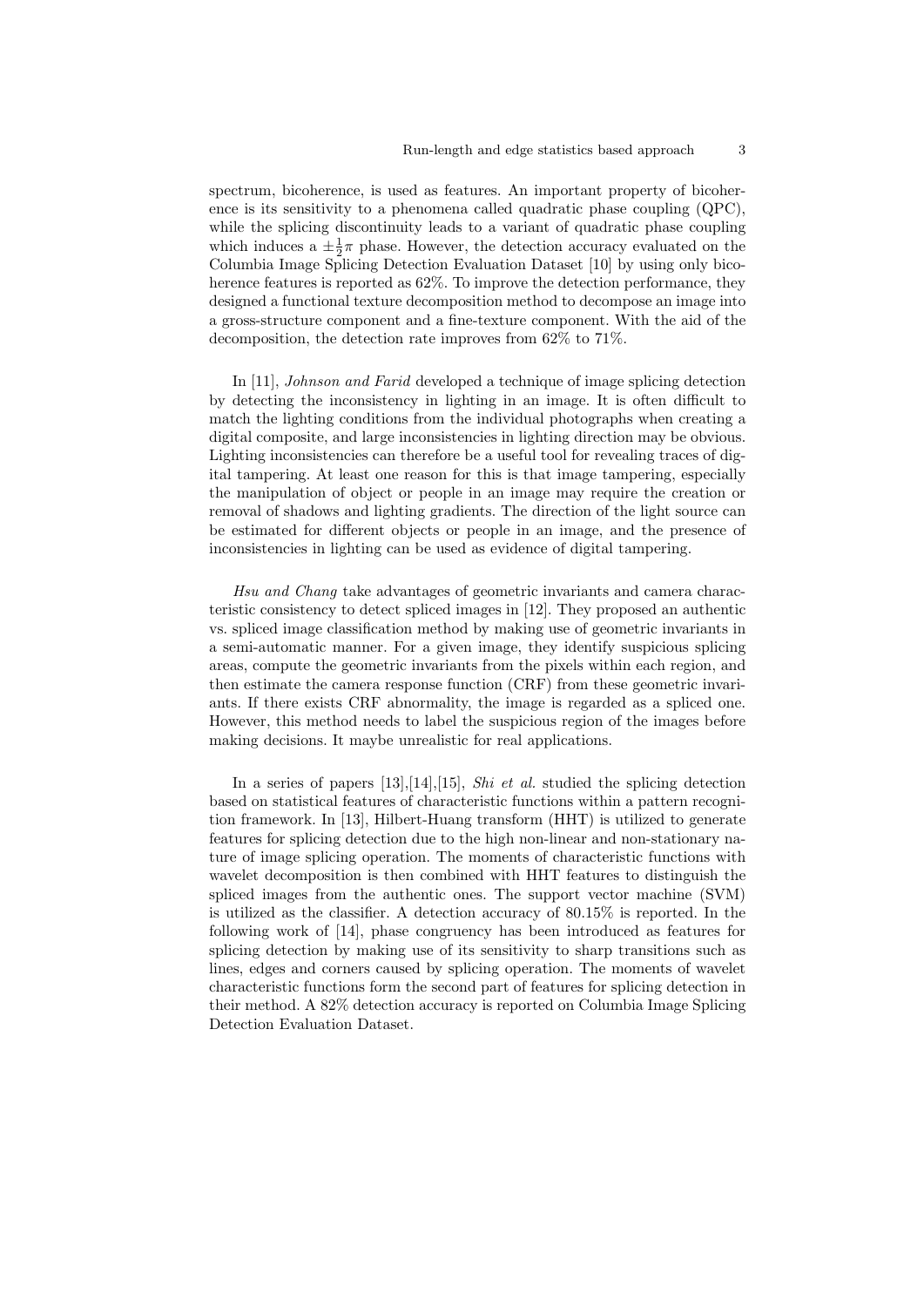# 3 Proposed Approach for Image Splicing Detection

It is meaningless to talk about the authenticity of a random pixel image, as it has no meaningful characteristics. Creation of a natural-scene forgery image by splicing often introduces abrupt changes around certain objects or regions such as lines, edges and corners. These changes may be much sharper and rougher compared to regular lines, edges and corners due to the unskillful cut-and-paste operation. Meanwhile, splicing may also introduce inconsistency in image statistics by replacing or bringing extra image content to its original content. Hence, the features for splicing detection should capture these variations. In this section, we introduce our proposed features which consist of two parts, namely run-length based statistic moments which are extracted in terms of the global disturbance of correlation of image pixels caused by splicing, and image edge statistic moments which focus on local intensity discontinuity due to splicing.

#### 3.1 Run-length based statistic moments

The motivation of using run-length based statistic moments for splicing detection is due to a recent study by *Shi et al.* [15]. It is reported that these approaches used in steganalysis can promisingly make progress in splicing detection applications if appropriately applied. The conclusion was demonstrated by their analytical research and extensive experiments. Steganalysis is a counter technique of image steganography [16]. Image steganography is the art and science of invisible communication, by concealing the existence of hidden messages in images. The secret messages are usually embedded in the image by means of slight alterations in image content, which could not be observed by human eyes. The goal of steganalysis is to detect these alteration, in another word, to detect if there is any secret message hidden in the image. Since image splicing definitely alters image content and brings extra information to its original version, it is reasonable to make use of effective features developed for steganalysis to splicing detection as both bring changes on image characteristics and cause some statistical artifacts. The run-length based statistic moments were first proposed in our previous work on blind image steganalysis in [17]. The run-length based features outperform the state-of-art steganalysis approaches as very effective features. Inspired by the conclusion in [15], we employ our proposed efficient run-length based statistic moments in [17] for splicing detection in this section.

The concept of run-length was proposed in the 1950s [18]. A run is defined as a string of consecutive pixels which have the same gray level intensity along a specific linear orientation (typically in  $0^\circ$ ,  $45^\circ$ ,  $90^\circ$ , and  $135^\circ$ ). The length of the run is the number of repeating pixels in the run. For a given image, a run-length matrix  $p(i, j)$  is defined as the number of runs with pixels of gray level i and run length j. For a run-length matrix  $p_{\theta}(i, j)$ , let M be the number of gray levels and N be the maximum run length. We can define the image run-length histogram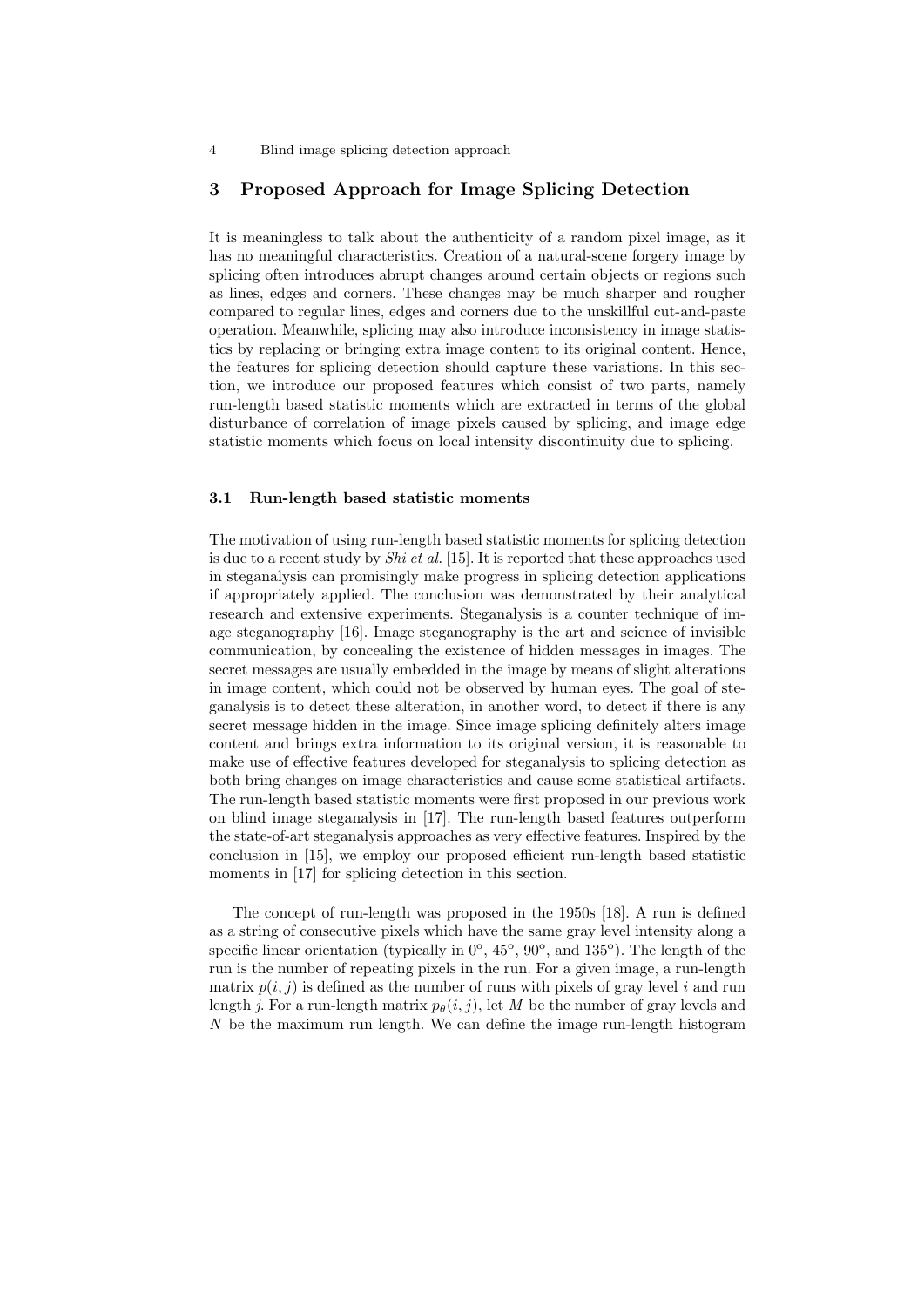(RLH) as a vector:

$$
H_{\theta}(j) = \sum_{i=1}^{M} p_{\theta}(i, j). \qquad 1 < j < N \tag{1}
$$

This vector represents the sum distribution of the number of runs with run length  $j$  in the corresponding image. The length of the runs reflects the size of image structure and texture. For example, smooth image often contains more long runs while an image with finer details usually consists of much more short runs. The image run-length representation reflects the information of image structure and texture. However, splicing operation, which creates a tampered image by putting several different image regions together in one image, will cause the discontinuity and incoherency on image structure and pixel correlation. It will also be reflected by a variance on their image run-length representation. Hence we take this observation as a clue for splicing detection.

The statistical moments of the characteristic function (denoted as CF) of a histogram are claimed to be very effective features to detect the slight modification of image artifacts [14],[13],[17],[19]. Here we utilize the multi-order moments of the characteristic function of image run-length histograms (in four directions) as features for splicing detection, defined as:

$$
M_n = \sum_{j=1}^{L/2} f_j^n |F(f_j)| / \sum_{j=1}^{L/2} |F(f_j)|.
$$
 (2)

where  $F$  is the characteristic function of image run-length histogram  $H$  (i.e. the Discrete Fourier Transform (DFT) of H),  $F(f_i)$  is the component of F at frequency  $f_j$ , and L is the DFT sequence length.

In our experiment, we extracted the first three moments of the characteristic functions of image run-length histograms in four directions as features for splicing detection. The 12-D feature vector consists of run-length based features for splicing detection. Fig.1 demonstrates the extraction of the proposed run-length based statistic moment features. The feature extraction procedure is simple and fast, which makes it suitable for splicing detection on large-scale analysis and real applications.



Fig. 1. Diagram of the extraction of the proposed run-length based statistic moment features for splicing detection.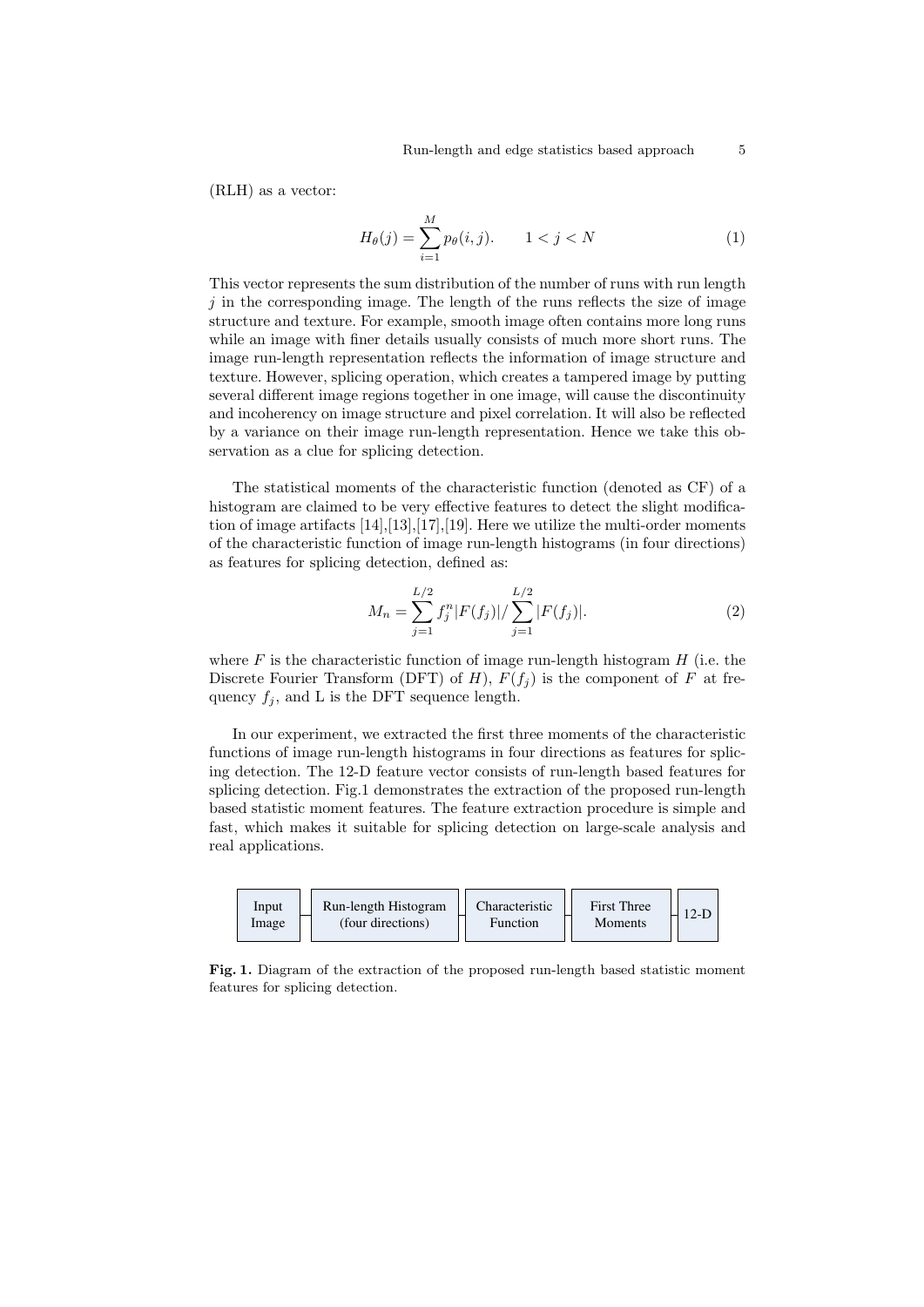#### 3.2 Edge based statistic moments

In addition to the inconsistency of global pixel correlations caused by splicing, there is another change introduced by splicing operation: sharp image intensity variations. Simple copy-and-paste operations introduce extra edges, corners or blobs into images no matter they are visible or not. Such edges, corners or blobs are much sharper compared to natural ones of image content due to the blunt splicing. Hence, the detection of sharp image intensity variations may be served as significant cues for splicing. In [14], Chen and Shi focused on Fourier phase and made analysis on 2-D phase congruency to extract features for splicing detection. The presence of sharp edges in images dose cause variations in phase information. However, their method on 2-D phase congruency feature extraction is time consuming. For real applications, it requires more efficient methods. Since we notice that the 2-D phase congruency is usually regarded as a method for edge detection [20], here we also make attempts on analysis of related features extracted from edge, corner and blobs detection, in a relative simple but more efficient way, for image splicing detection.

The Sobel operator [21] is a well known first-order approach to edge detection. Technically, it is a discrete differentiation operator by computing an approximation of the gradient of the image intensity function. At each point in the image, the result of the Sobel operator is either the corresponding gradient vector or the norm of this vector. The Sobel operator is based on convolving the image with a small, separable, and integer valued filter in horizontal and vertical directions and is therefore relatively inexpensive in terms of computations.

Mathematically, the operator uses two  $3 \times 3$  kernels which are convolved with the original image to calculate approximations of the derivatives for horizontal and vertical changes. If we define A as the source image, and  $G_x$  and  $G_y$  are two 2-D arrays which at each point contain the horizontal and vertical derivative approximations, the computations are as follow [21]:

$$
G_x = \begin{bmatrix} +1 & 0 & -1 \\ +2 & 0 & -2 \\ +1 & 0 & -1 \end{bmatrix} * A \quad and \quad G_y = \begin{bmatrix} +1 & +2 & +1 \\ 0 & 0 & 0 \\ -1 & -2 & -1 \end{bmatrix} * A \tag{3}
$$

where  $*$  denotes the 2-dimensional convolution operation. The x-coordinate is defined as increasing in the right-direction, and the y-coordinate is defined as increasing in the down-direction. At each point in the image, the resulting gradient approximations can be combined to give the gradient magnitude, using:

$$
G = \sqrt{G_x^2 + G_y^2} \tag{4}
$$

we can also calculate the gradient's direction:

$$
\Theta = \arctan(G_y/G_x) \tag{5}
$$

Besides Sobel operator, Laplacian of Gaussian (LoG)[22] is regarded as a common and effective detector for image corners and blobs. Since the Laplacian is

<sup>6</sup> Blind image splicing detection approach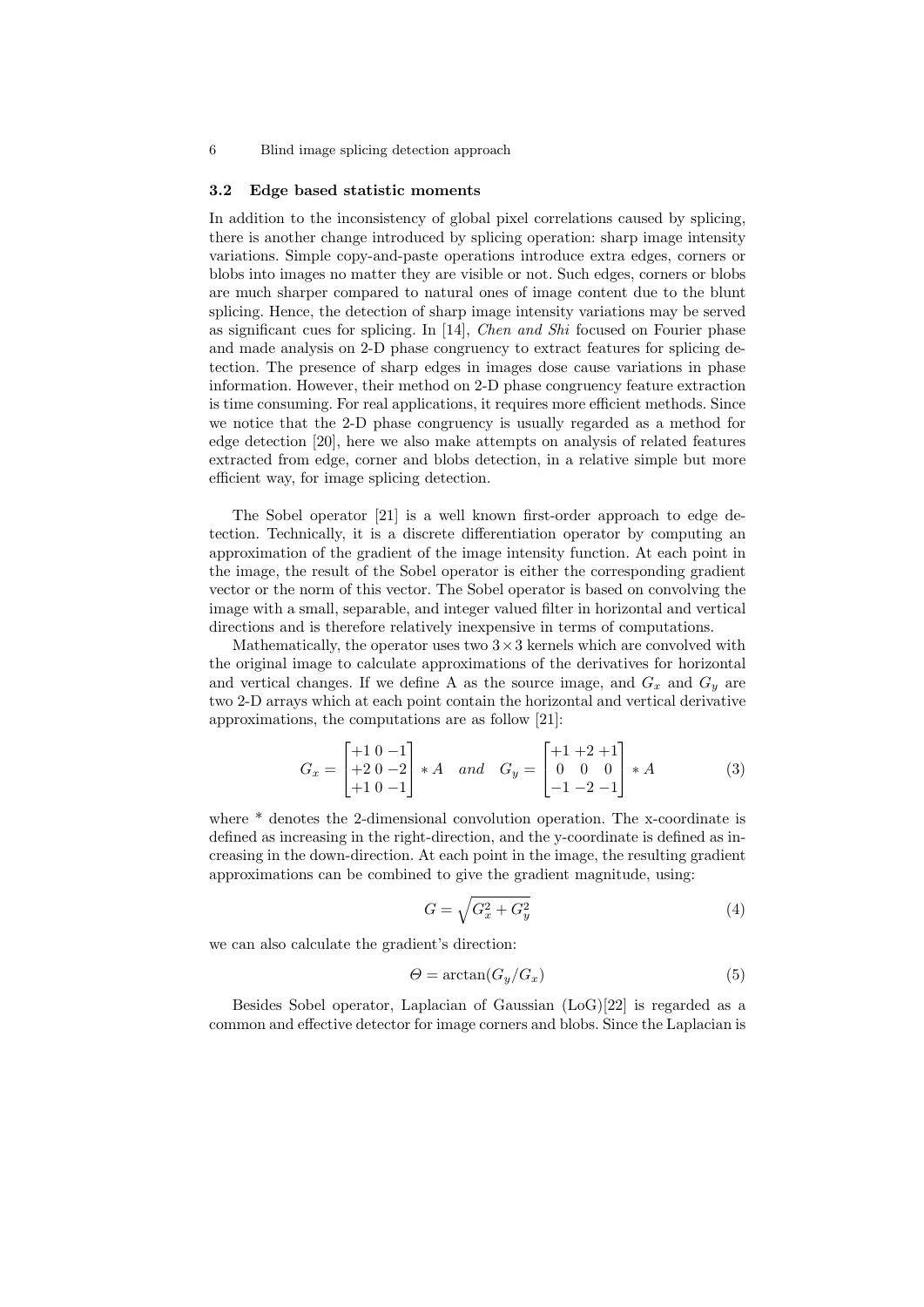very sensitive to noise, usually it was applied after the pre-smoothing of Gaussian filter. Given an input image  $I(x, y)$ , the LoG is defined as:

$$
\nabla^2 L(x, y, t) = L_{xx} + L_{yy} \tag{6}
$$

where  $L(x, y, t) = g(x, y, t) * I(x, y)$  and  $g(x, y, t) = e^{x^2 + y^2)/2t} / 2t\pi$ .

In the proposed approach, we take the 2-D array of image gradient's direction Θ from the result of Sobel operator and the result after LoG detector as the base of our proposed feature for splicing detection. Note the computation of the two edge detection operations is much more faster than phase congruency. Then we calculate the statistical moments of the two base features. We also extract the same features on their prediction-error image and wavelet reconstruction image as proposed in [14]. The prediction-error image  $I'$  is calculated by predicting each pixel gray-scale value in the original input image  $I$  using its neighboring pixels' gray-scale values. The prediction-error image also removes low frequency information and keeps high frequency information, which makes the splicing detection more efficient. To generate the reconstructed image  $I_i(i = 1, 2, 3)$  from the input image  $I$ , we erase the information (set the wavelet coefficients to be zero) in sub-band  $LL_i$  of I after its Daubechies wavelet transform. Identical procedure is conducted for each reconstructed image  $I_i'(i = 1, 2, 3)$ . It is claimed that the splicing usually introduces the disturbance in high frequency components of spliced images, and the wavelet-based image by zeroing the approximation subband could enhance the difference between the authentic and spliced images. This conclusion has been proved to be reasonable by other's previous successful experience [13],[14]. Fig.2 demonstrates our proposed feature extraction for splicing detection based on sharp image intensity variations.

#### 3.3 Feature vector for splicing detection

Finally we obtain a 61-D feature vector for splicing detection, 12-D from runlength based statistic moments (denoted as RL features), and 49-D from edge based statistic moments (denoted as EB features). As the feature extraction is implemented at image pixel level and based on simple filtering operation, the computation of the whole feature vector is fairly inexpensive. We will make further analysis on the performance and computation complexity of our proposed features for splicing detection in the following section.

#### 4 Experimental Results

In this section, we present a set of experiments to demonstrate the effectiveness and efficiency of the proposed features.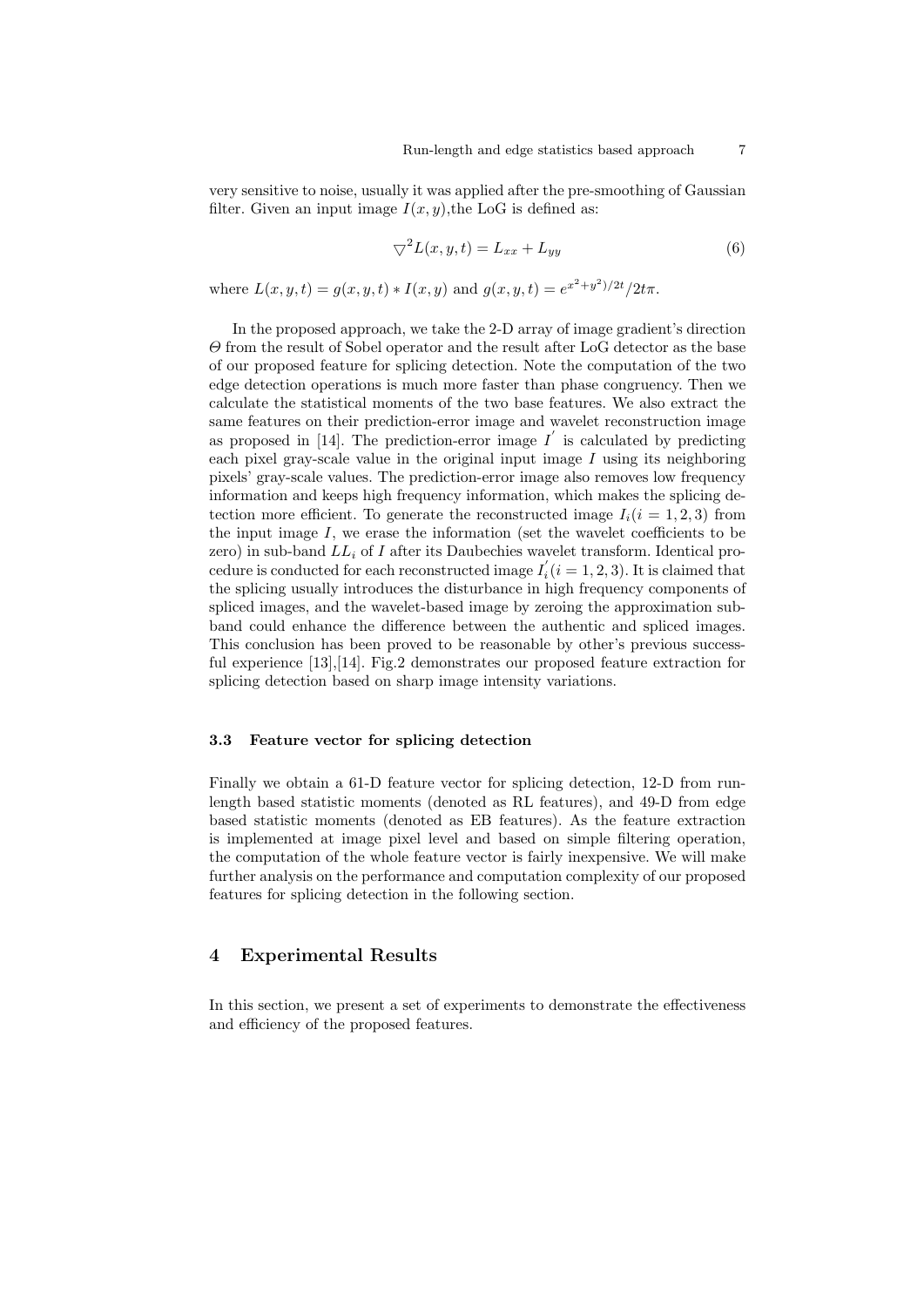

Fig. 2. Framework of edge based feature extraction from the reconstructed images.

## 4.1 Database Description

The only public available image database for splicing detection is provided by DVMM, Columbia University [10]. The Columbia Image Splicing Detection Evaluation Dataset has 933 authentic and 912 spliced image blocks of size 128 x 128 pixels. The authentic category refers to those images which are original without any splicing operation. This category consists of image blocks of an entirely homogenous textured or smooth region and those having an object boundary separating two textured regions, two smooth regions, or a textured regions and a smooth region. The location and the orientation of the boundaries are random. The spliced category has the same subcategories as the authentic one. For the spliced subcategories, splicing boundary is either straight or arbitrary object boundaries. The image blocks with arbitrary object boundaries are obtained from images with spliced objects. For the spliced subcategories with an entirely homogenous texture or smooth region, image blocks are obtained from the corresponding authentic subcategories by copying a vertical or a horizontal strip of 20 pixels wide from one location to another location within the same image block. More details about this database may be found in [10]. Example images from this database are shown in Fig.3

#### 4.2 Classifier

Support Vector Machine (SVM) is an optimal and efficient classifier which is commonly used for machine learning systems. Since our work in this paper only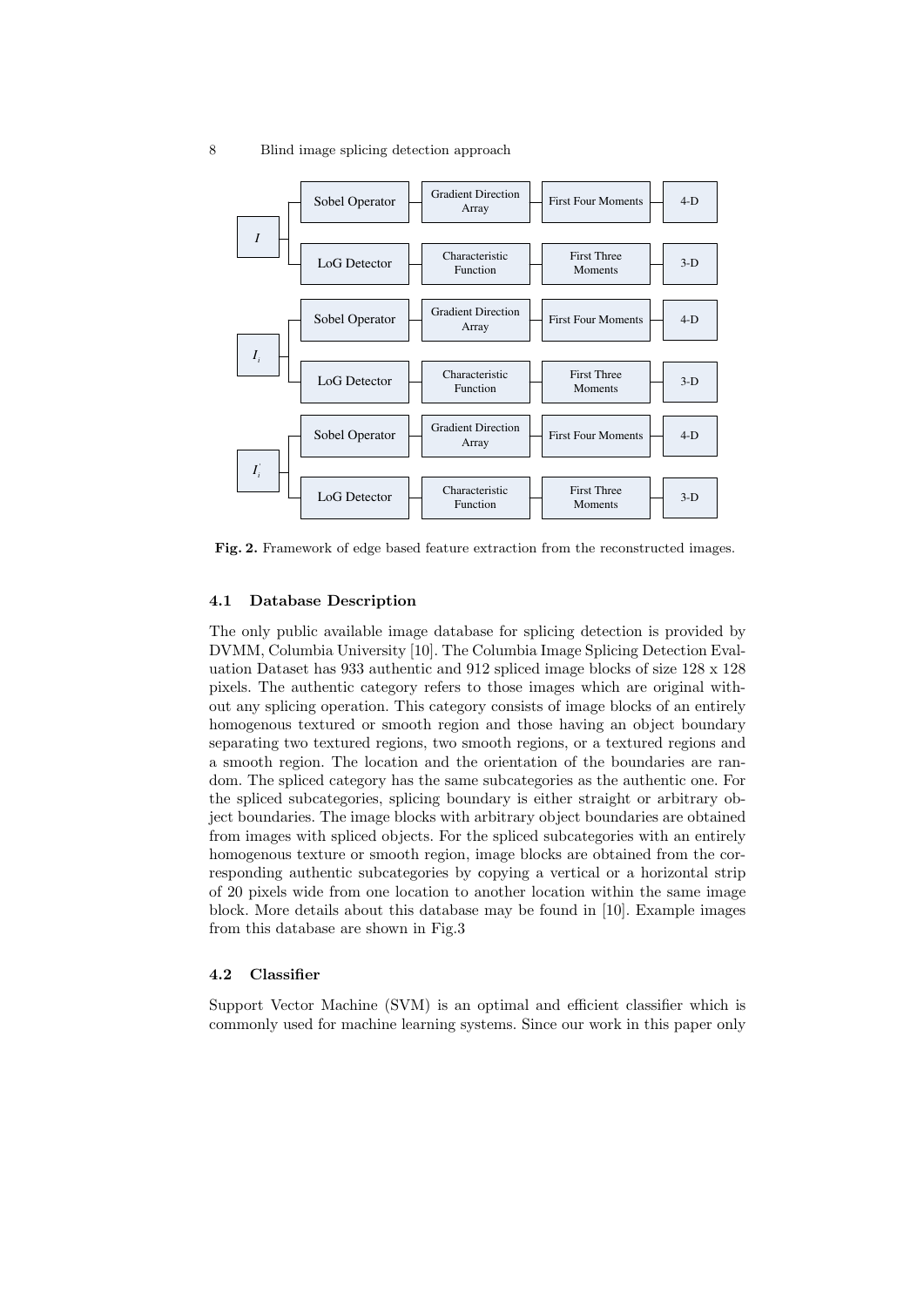

(b) Some examples of spliced images

Fig. 3. Image examples from the Columbia Image Splicing Detection Evaluation Dataset.

focuses on feature extraction rather than the design of classifier, we utilize the  $SVM<sup>light</sup>$  as the classifier in our experiment and a non-linear kernel is chosen. All the experiments and comparisons are tested on the same database and the same classifier in this paper.

#### 4.3 Detection Performance

To evaluate the performance of the proposed scheme, all experimental results are obtained under similar conditions, and the average rate of 5 repeating tests is recorded. In each run, the training samples were randomly selected from the whole image dataset to train the classifier. The training samples are  $5/6$  of whole database in size (i.e, 776 authentic and 760 spliced images) to make sure that the training model are well learned. The remaining images were used for testing.

The average detection rates of our proposed feature sets as well as the comparison with similar feature sets proposed in [13] are shown in Table 1, where the TP (true positive) represents the detection rate of spliced images, TN (ture negative) represents the detection rate of authentic images, and accuracy is the average detection rate. The corresponding ROC curves are shown in Fig.4 The denoted CF feature set and PC feature set are proposed in [13]. The CF feature set represents a 78-D feature vector which is calculated from the first three moments of the characteristic function of a three level DWT decomposition of test images as well as their prediction-error images. The PC feature set represents a 24-D feature vector extracted from four higher-order statistics of image 2-D phase congruency after image DWT  $LL_i$  sub-band zeroing reconstruction at level  $i = 1, 2$  and 3. As the CF features are commonly used for image splicing detection and the PC features are also edge based features, we compared the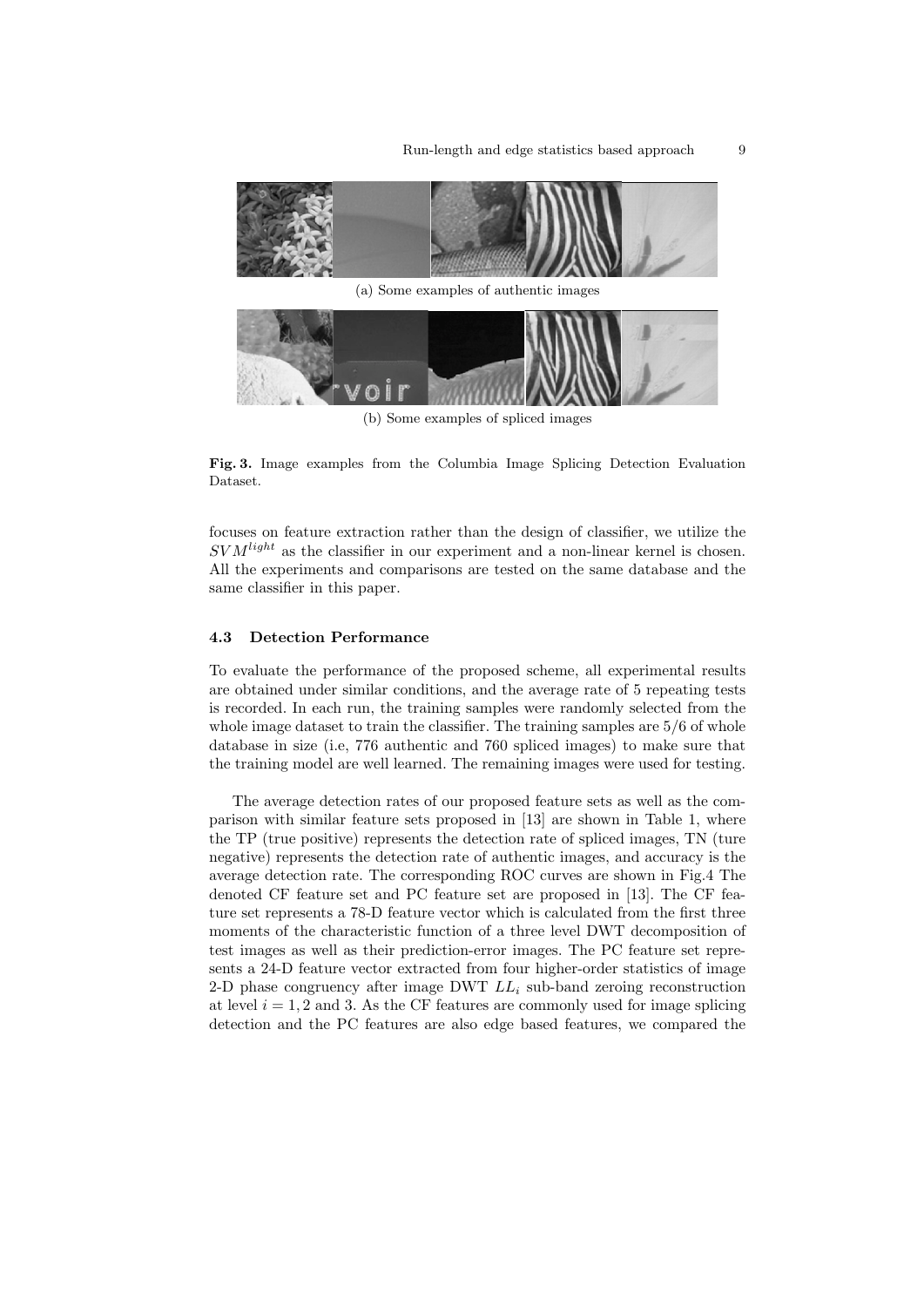performance of our proposed 12-D run-length based feature vector (denoted as RL feature set) and 49-D edge based feature vector (denoted as EB feature set) with these two feature sets both in detection accuracy and computational cost. The feature extraction time in Table 1 is computed under MATLAB7.0 code run time calculation.

Table 1. Comparison of detection results and computation time between our proposed feature sets, similar feature sets in [13] and their combinations for splicing detection.

| <b>Feature Set</b> | TP      | TN      | Accuracy | Extraction Time |
|--------------------|---------|---------|----------|-----------------|
|                    |         |         |          | (Second)        |
| CF(78D)            | 78.06%  | 75.00%  | 76.22\%  | 0.1056          |
| PC(24D)            | 65.16%  | 76.32%  | 70.68%   | 5.2526          |
| RL(12D)            | 65.81%  | 69.74%  | 69.75%   | 0.0245          |
| EB(49D)            | 78.71%  | 69.74%  | 74.27%   | 0.6424          |
| $CF+PC(102D)$      | 81.29%  | 82.24\% | 81.76%   | 5.3582          |
| $CF+RL(90D)$       | 80.00%  | 75.00%  | 77.52%   | 0.1301          |
| $EB+RL(61D)$       | 76.13%  | 76.32%  | 76.52%   | 0.6708          |
| $EB+RL+CF(139D)$   | 83.87%  | 76.97%  | 80.46\%  | 0.7480          |
| ALL(163D)          | 83.23\% | 85.53%  | 84.36\%  | 6.0251          |

From Table 1, we can see tat the detection accuracy of the EB feature set is 74.27%, higher than its similar feature set PC at 70.68%. However, the feature extraction of EB features takes only  $\frac{1}{8}$  computational time of PC feature set. Since both of the two kinds of feature sets are extracted in terms of the sharper image characteristic caused by splicing operation, we can expect that these simple edge detectors are better and more efficient features for splicing detection. Moreover, although the detection results of PC feature set and RL feature set are close, their feature extraction cost differs by 200 times. We also list the detection rates achieved by applying different feature combinations in Table 1 to examine how effective the combination is for splicing detection. Although the detection performance of RL feature set and EB feature set are not as good as CF feature set in our experiments, the combination of them does improve the detection accuracy. Compared with the combination of CF and PC feature sets proposed in [13] which achieved a detection accuracy of 81.76%, the combination of CF and the proposed EB and RL feature sets could also achieve a detection accuracy of 80.46% whereas the computational complexity is just about  $\frac{1}{7}$  of the former. Also, when combining all the listed feature sets together, a detection rate as high as of 84.36% is achieved.

# 5 Conclusion

In this paper, a simple but efficient splicing detection scheme has been proposed. To capture the global inconsistency of pixel correlation caused by splicing, we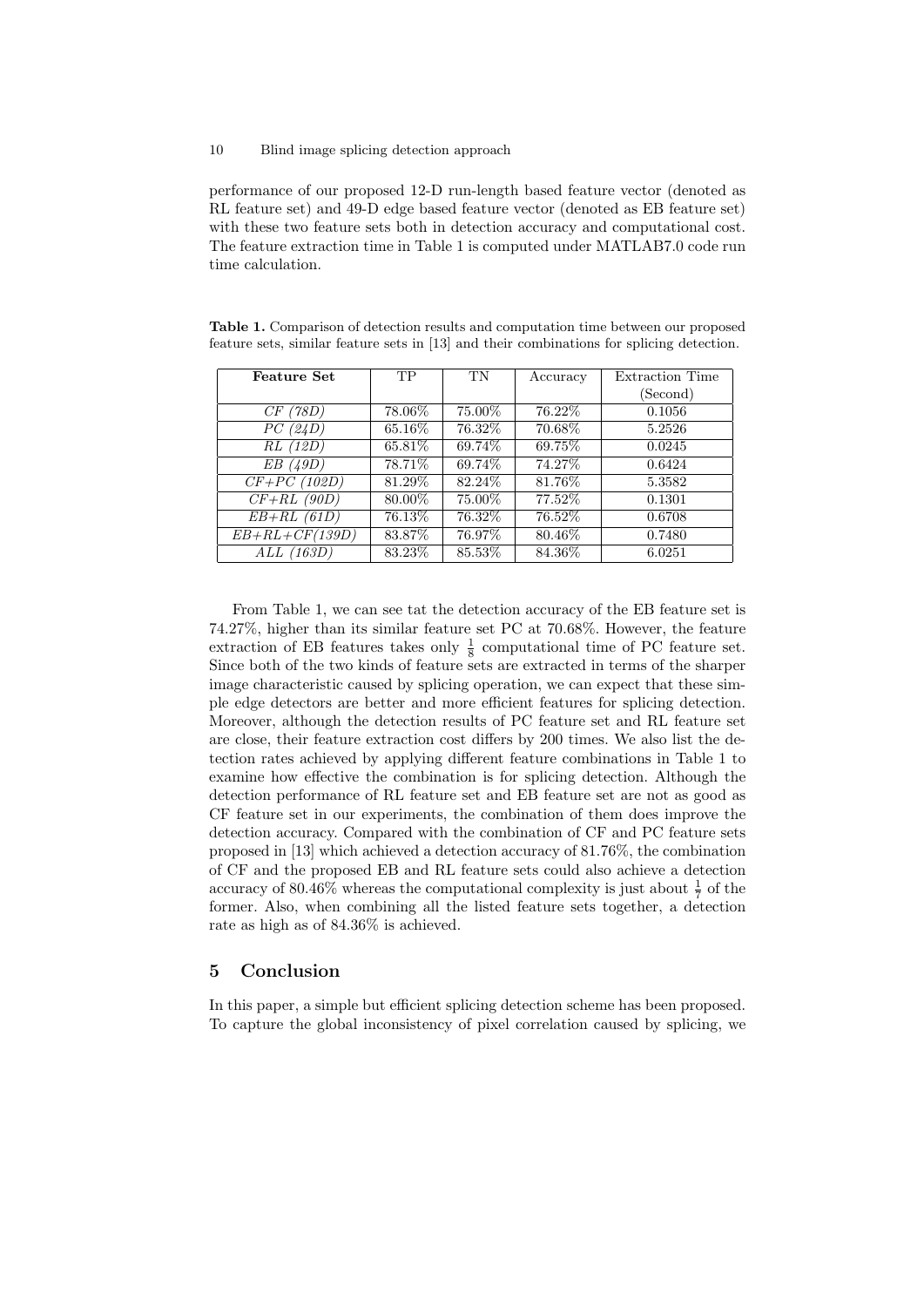

Fig. 4. Comparison of the several feature sets and their combinations for splicing detection.

generated a 12-D feature set based on the statistic moments of characteristic function of image run-length histograms. These features are fast to compute and prove to be valid for splicing detection. To detect the shaper edges introduced by splicing, we utilize a Sobel operator and LoG detector to obtain the local sharp image intensity variations. Since the two sets of features are very simple to extract, the computation complexity of the proposed shame is very low. Also, we have demonstrated the performance of our proposed edge based approach is better than phase congruency approach, while providing a much lower computational cost. Our study in this paper is also a verification of the validity of edge information for splicing detection. Surely other methods related to image intensity variation, such as edges, could be investigated for splicing detection. Also, the experimental results indicated that the combination of our proposed features with the state-of-art features further improve the detection accuracy for splicing detection without any significant extra costs.

#### Acknowledgements

We would like to appreciate the DVMM Laboratory of Columbia University, CalPhotos Digital Library, and the photographers, whose names are listed in [10] for providing a public available image splicing detection evaluation dataset for our experiments.

## References

1. Gloe, T., Kirchner, M., Winkler, A., Behme, R.: Can we trust digital image forensics? In: Proceedings of the 15th international conference on Multimedia. (2007)